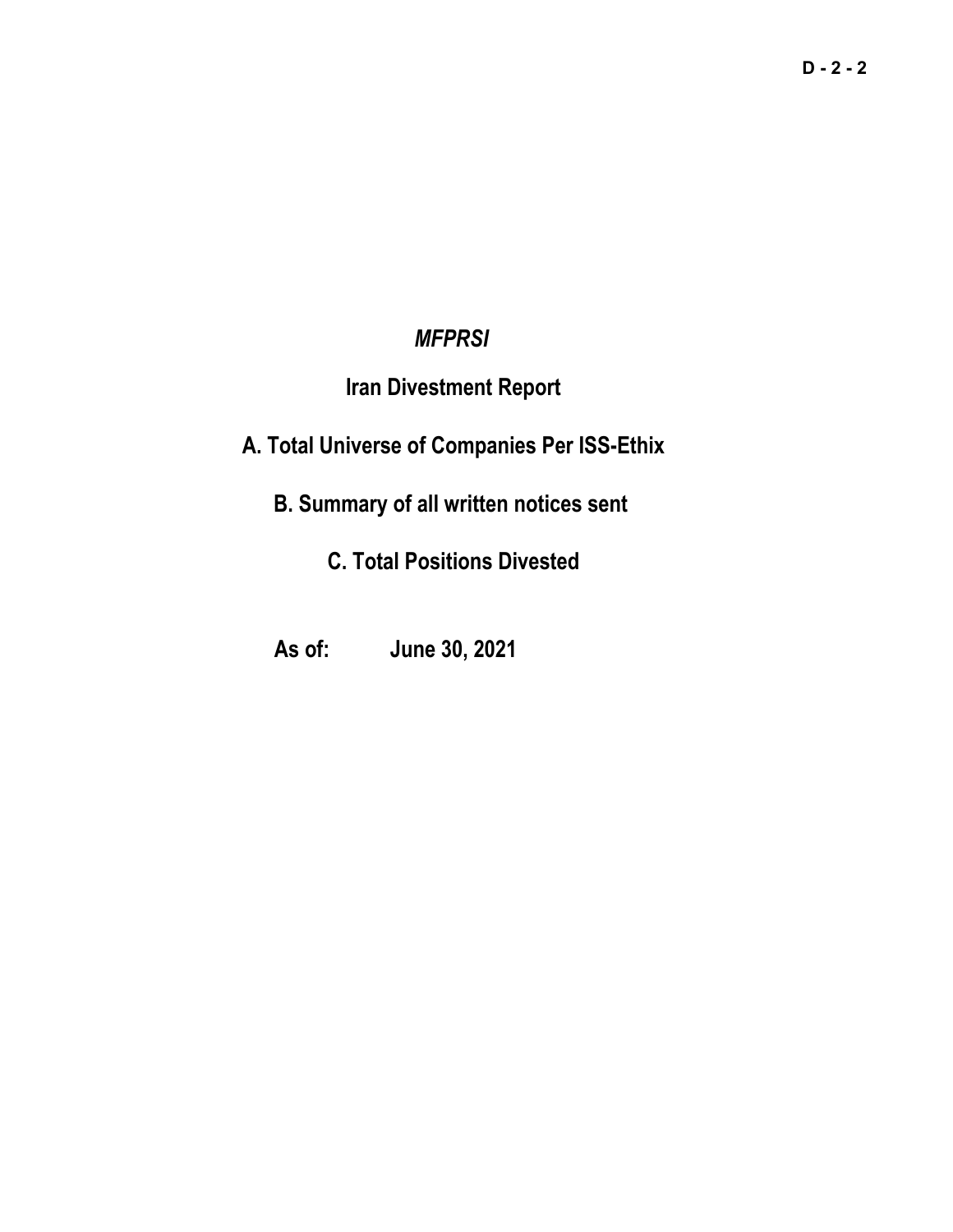**A. Total Universe of Companies Per ISS Ethix**

|    |                                                          | <b>Scrutinized Active/Scrutinized Plan of Substantial</b> |
|----|----------------------------------------------------------|-----------------------------------------------------------|
|    | <b>COMPANY</b>                                           | <b>Action</b>                                             |
| 1  | <b>Aban Offshore Limited</b>                             | <b>Scrutinized Active</b>                                 |
| 2  | <b>ABO Wind AG</b>                                       | <b>Scrutinized Active</b>                                 |
| 3  | <b>AF Poyry AB</b>                                       | <b>Scrutinized Active</b>                                 |
| 4  | Arabian Pipes Co.                                        | <b>Scrutinized Active</b>                                 |
| 5  | <b>Capital Product Partners LP</b>                       | <b>Scrutinized Active</b>                                 |
| 6  | China CAMC Engineering Co., Ltd.                         | <b>Scrutinized Active</b>                                 |
| 7  | China Nonferrous Metal Industry's Foreign Eng. & Constr. | <b>Scrutinized Active</b>                                 |
| 8  | <b>China Oilfield Services Limited</b>                   | <b>Scrutinized Active</b>                                 |
| 9  | <b>China Railway Group Limited</b>                       | <b>Scrutinized Active</b>                                 |
| 10 | FLSmidth & Co. A/S                                       | <b>Scrutinized Active</b>                                 |
| 11 | <b>Gas To Liquid PJSC</b>                                | <b>Scrutinized Active</b>                                 |
| 12 | <b>Gazprom PJSC</b>                                      | <b>Scrutinized Active</b>                                 |
| 13 | <b>HYUNDAI Corp.</b>                                     | <b>Scrutinized Active</b>                                 |
| 14 | Kangwon Co., Ltd.                                        | <b>Scrutinized Active</b>                                 |
| 15 | Korea Electric Power Corp.                               | <b>Scrutinized Active</b>                                 |
| 16 | <b>MAN SE</b>                                            | <b>Scrutinized Active</b>                                 |
| 17 | <b>Mercator Limited</b>                                  | <b>Scrutinized Active</b>                                 |
| 18 | Motor Sich JSC                                           | <b>Scrutinized Active</b>                                 |
| 19 | Norinco International Cooperation Ltd.                   | <b>Scrutinized Active</b>                                 |
| 20 | Oil & Natural Gas Corp. Ltd.                             | <b>Scrutinized Active</b>                                 |
| 21 | <b>Porsche Automobil Holding SE</b>                      | <b>Scrutinized Active</b>                                 |
| 22 | <b>POSCO</b>                                             | <b>Scrutinized Active</b>                                 |
| 23 | <b>POSCO INTERNATIONAL Corp.</b>                         | <b>Scrutinized Active</b>                                 |
| 24 | Power Construction Corporation of China, Ltd.            | <b>Scrutinized Active</b>                                 |
| 25 | <b>Siemens AG</b>                                        | <b>Scrutinized Active</b>                                 |
| 26 | SINOPEC Engineering (Group) Co., Ltd.                    | <b>Scrutinized Active</b>                                 |
| 27 | <b>Tatneft PJSC</b>                                      | <b>Scrutinized Active</b>                                 |
| 28 | The Shipping Corp. of India Ltd.                         | <b>Scrutinized Active</b>                                 |
| 29 | Volkswagen AG                                            | <b>Scrutinized Active</b>                                 |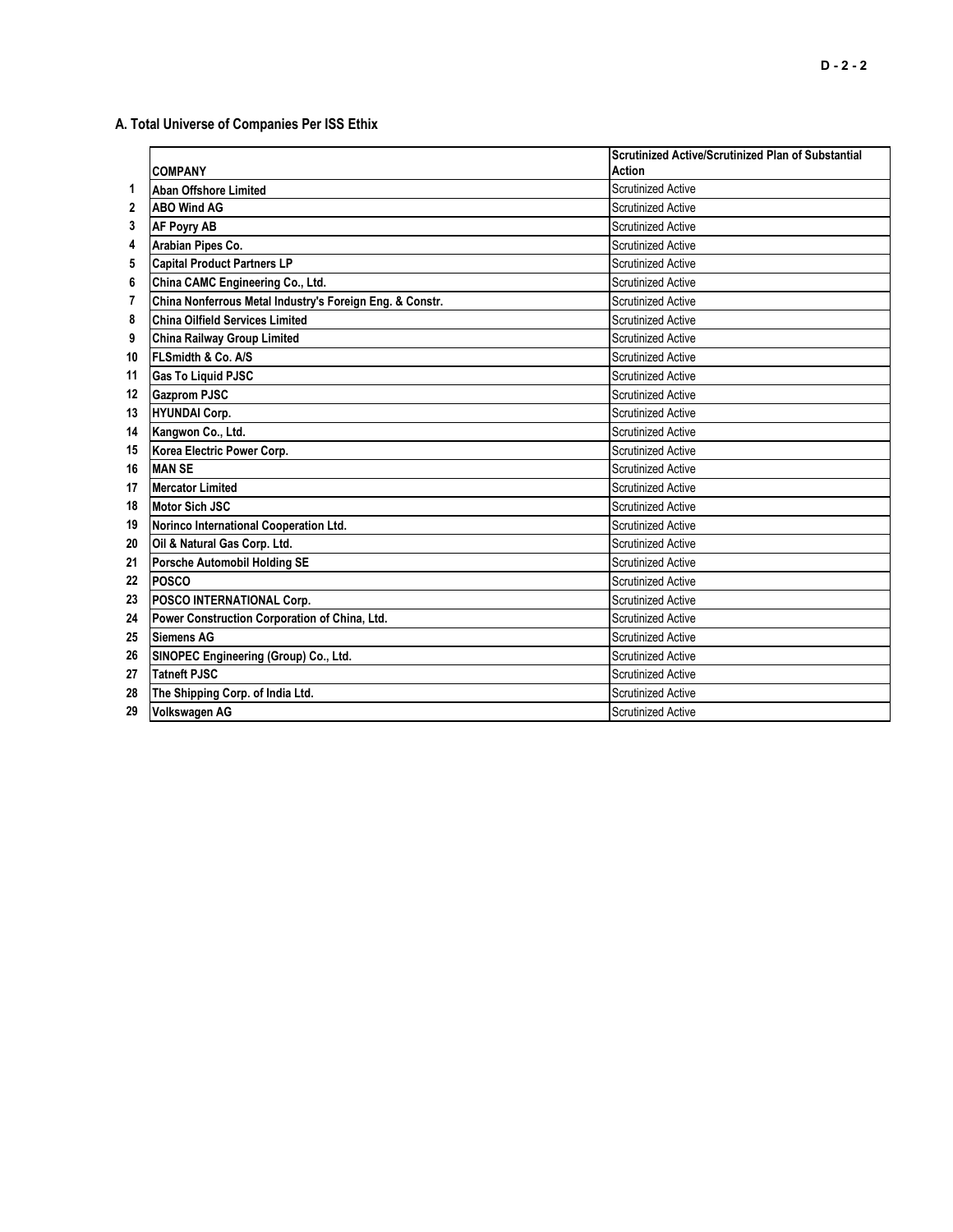### **B. Summary of all written notices**

### **B. Summary of all written notices**

#### **August 24th, 2020**

MFPRSI mailed out letters to all firms below with the quarterly "scrutinized companies" list from the IW Financial with response date of August 31, 2020.

Firms: State Street DFA Baillie Gifford Mondrian BlackRock JP Morgan GMO Intech Dodge & Cox **Schroders** 

#### **September 15th, 2020**

MFPRSI mailed letters to the following companies that were held indirectly in the portfolio informing them of possible divestment from the company and to respond within 90 days of the date of letter with any other information they were able to provide.

Following up annually with companies that remain on the list

Companies: China Oilfield Services Danieli & C - Officine Meccaniche Spa F.L. Smidth & Co. AS Gazprom Hyundai Engineering & Contruction Hyundai Mobis Hyundai Motor Inpex Corp. Japan Petroleum Exploration Co.,Ltd. Korea Electric Power Korea Gas Corporation Mitsubishi Materials Oil & Natural Gas Corp Ltd Porsche Automobil Holding SE Posco Daewoo Corp Volkswagen ag

#### **September 22nd, 2020**

All firms responded to letter with any holdings of securities on "scrutinized companies" list.

#### **September 25th, 2020**

MFPRSI mailed out letters to following firms who hold Indirect securities informing them to consider divestment from the companies held.

Firms: GMO Schroders SSgA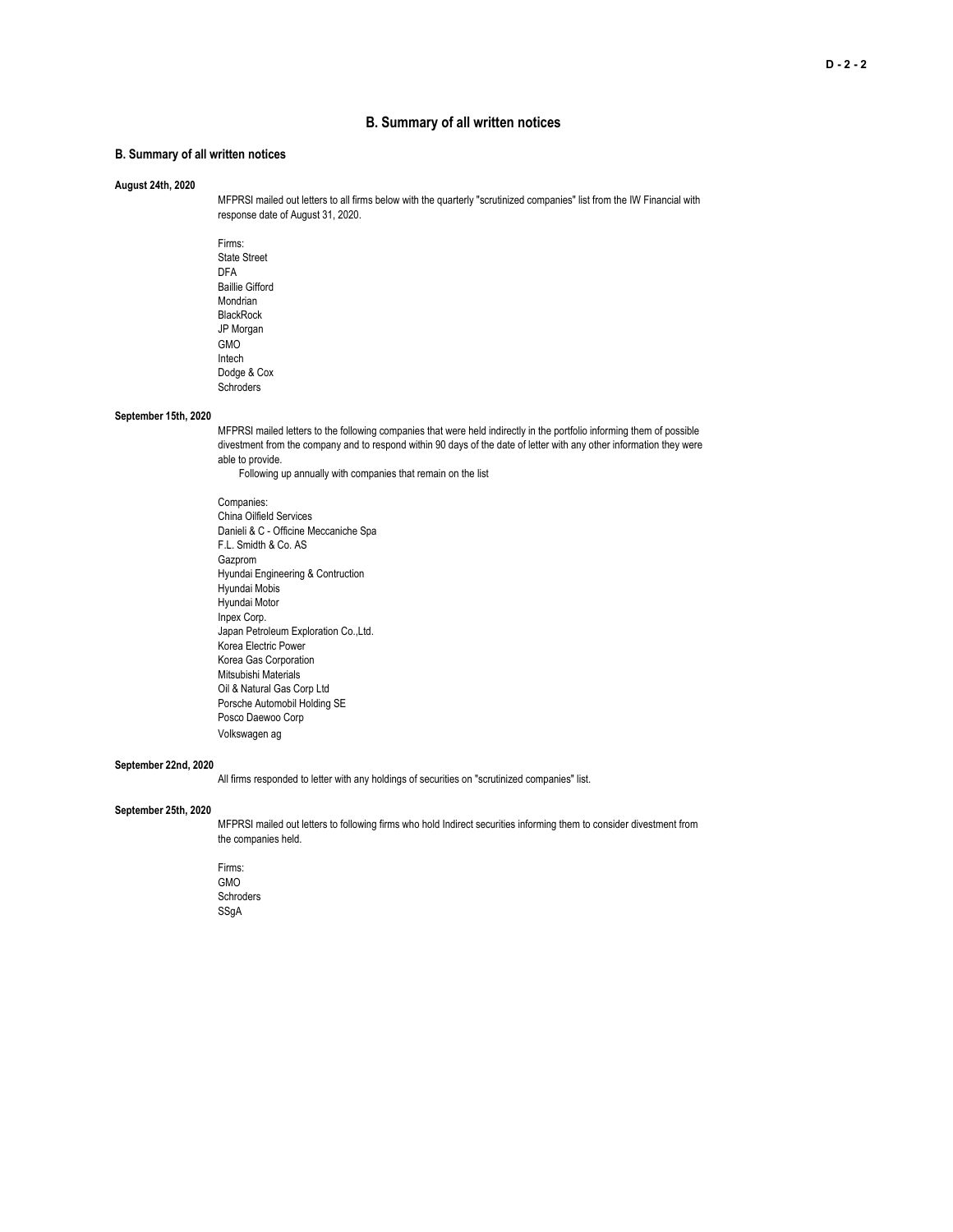### **B. Summary of all written notices**

#### **September 25th, 2020**

MFPRSI mailed letters to the following companies that were held indirectly in the portfolio informing them of possible divestment from the company and to respond within 90 days of the date of letter with any other information they were able to provide.

Following up annually with companies that remain on the list

Companies: Tatneft PJSC

#### **November 9th, 2020**

MFPRSI mailed out letters to all firms below with the quarterly "scrutinized companies" list from the IW Financial with response date of November 30, 2020.

Firms: State Street DFA Baillie Gifford Mondrian BlackRock JP Morgan GMO Intech Dodge & Cox Schroders

#### **December 3rd, 2020**

All firms responded to letter with any holdings of securities on "scrutinized companies" list.

#### **February 9th, 2021**

MFPRSI mailed out letters to all firms below with the quarterly "scrutinized companies" list from the IW Financial with response date of February 28, 2021.

Firms: State Street DFA Baillie Gifford Mondrian **BlackRock** JP Morgan GMO Intech Dodge & Cox Schroders

#### **March 12th, 2021**

All firms responded to letter with any holdings of securities on "scrutinized companies" list.

#### **May 11th, 2021**

MFPRSI mailed out letters to all firms below with the quarterly "scrutinized companies" list from the IW Financial with response date of May 31, 2021.

Firms: State Street DFA Baillie Gifford Mondrian JP Morgan GMO Intech Dodge & Cox Schroders BlackRock